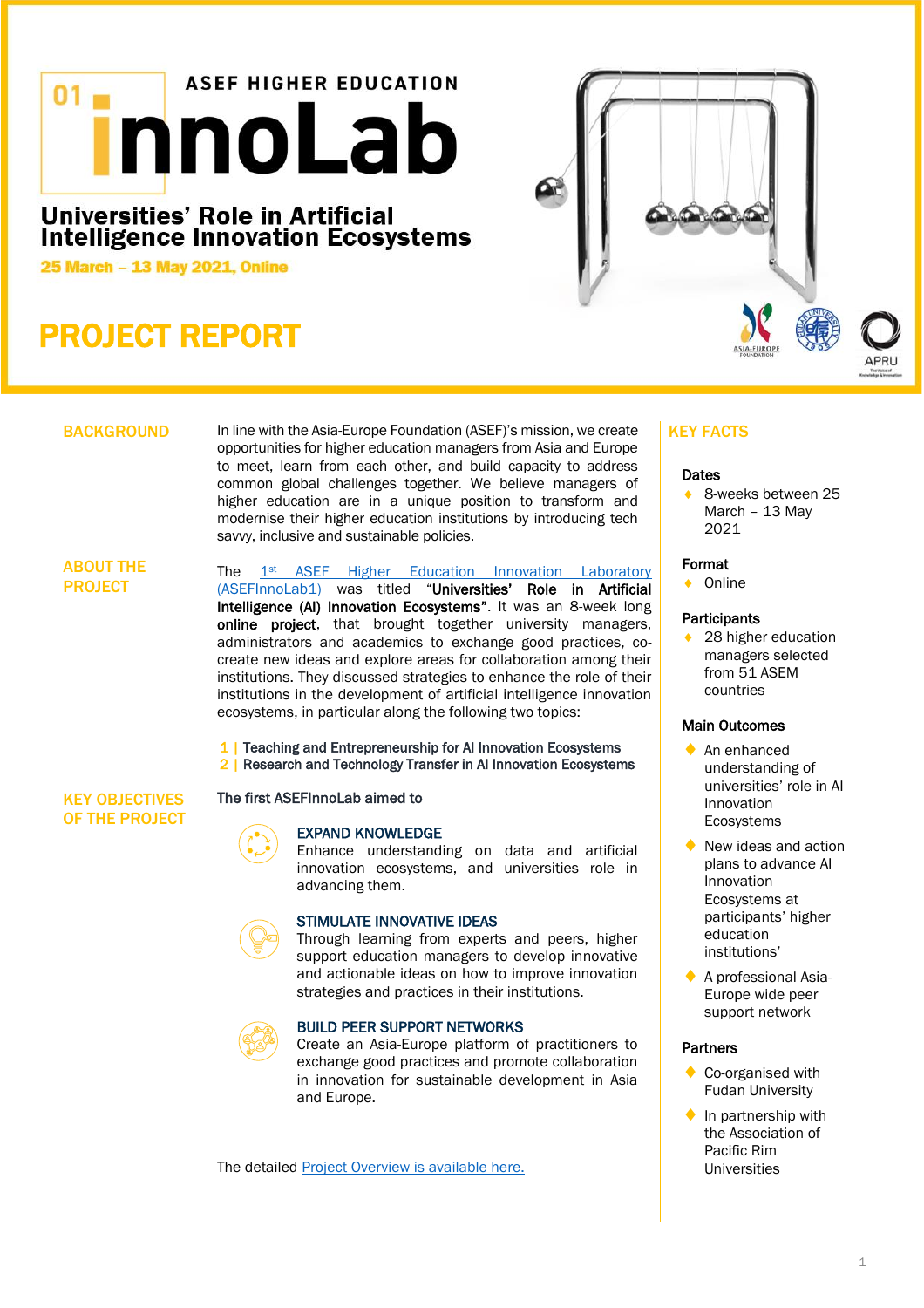# PROGRAMME **STRUCTURE**

The ASEFInnoLab was organised entirely virtual between 25 March – 13 May 2021. It was an 8-week engagement and required participants to set aside approximately 4 hours every week to prepare for and participate in the sessions. The Lab consisted of:

- Synchronous activities: Live sessions were organised each week, allowing for real-time conversation with renowned subject matter experts, university leaders in the field of AI and innovation ecosystems and collaborative work with peers.
- Asynchronous activities: The learning journey included self-paced study elements such as readings, videos, case studies, with collaborative learning elements such as live online presentations, group exercises, tailored to the challenges that participants define to work on.

The following topics were discussed:

- ◆ Week1: Artificial Intelligence, What It Is, What It Is Not
- ◆ Week2: Universities' Role in Innovation Ecosystems
- ◆ Week3: Governing AI Innovation Ecosystems
- ◆ Week4: Teaching and Skill Needs of AI Innovation Ecosystems
- ◆ Week5: Advancing Student Entrepreneurship in the AI Age
- ◆ Week6: Research and Industry Relations in AI Innovation Ecosystems
- ◆ Week7: Technology Transfer to Businesses in AI Innovation Ecosystems
- ◆ Week8: Wrap up, Presentation of Action Plans of Participants

An overview of the **[Programme and Speakers is available here](https://asef.org/wp-content/uploads/2021/04/210422_ASEFInnoLab1_Programme.pdf).** 



# An overview of the [Participants' Booklet](https://asef.org/wp-content/uploads/2021/06/210618_ASEFInnoLab-Participants-Booklet-corrected.pdf) is available here.



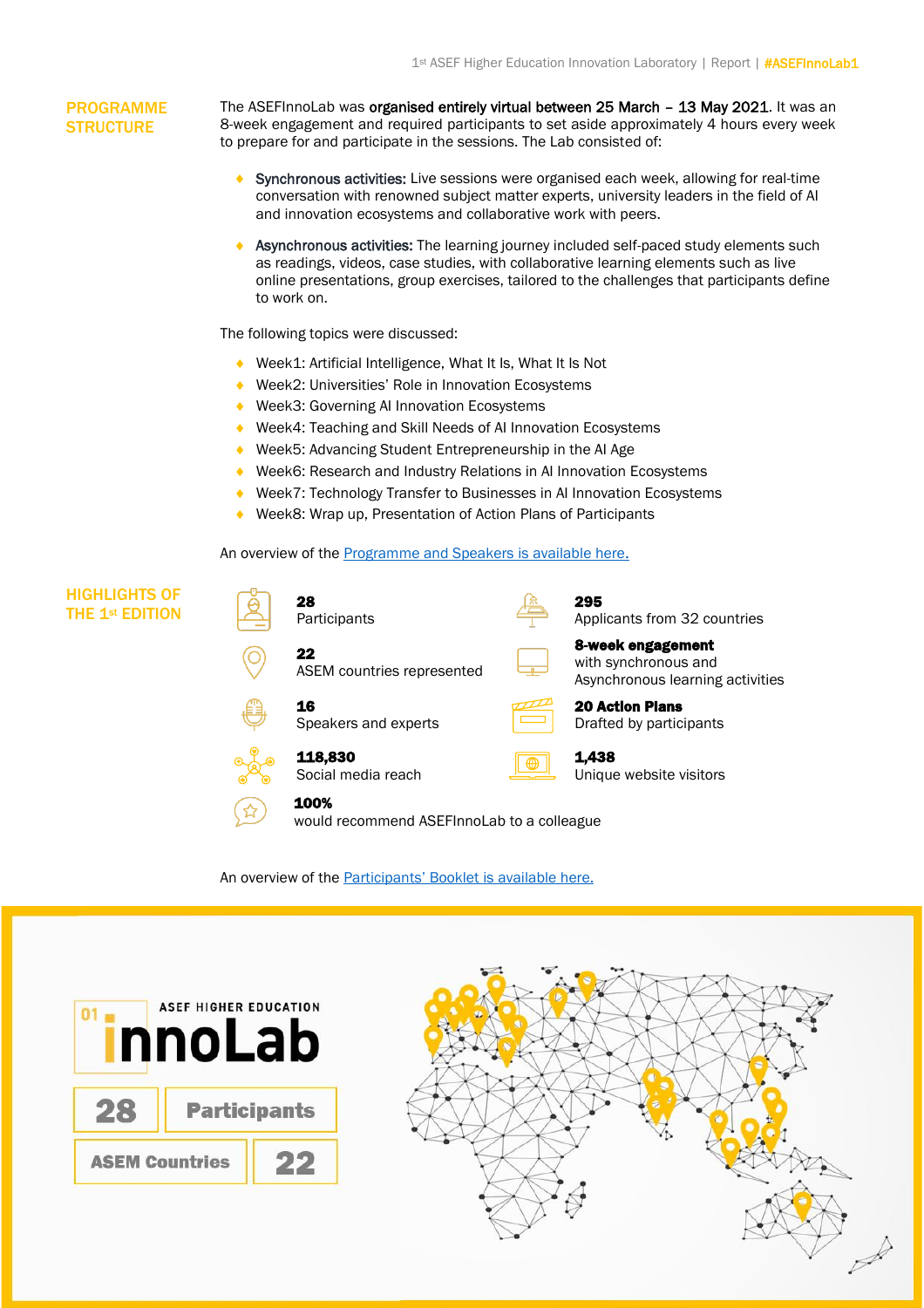

OUTCOMES AND IMPACT

Participants who filled up the final feedback survey agreed that the training was successful in achieving the following objectives:

### 100% STIMULATING NEW IDEAS

All of the participants agreed that the training stimulated new ideas that they will apply in the academic, professional or personal context.

### **100%** PUTTING KNOWLEDGE INTO PRACTICE

20 actions plans were created by participants which they will initiate at their home institutions after ASEFInnoLab.

### 100% UNIQUE PLATFORM FOR EXCHANGE

All of the participants agreed that ASEFInnoLab is unique platform for university managers from Asia and Europe to exchange ideas and initiate collaboration.



*"The 8-weeks of ASEF Innolab have made me re-evaluate the Science Park and provided me with useful new ideas, good practices and different points of view from experts, peers and facilitators. Applying different analysis to an AI innovation ecosystem has also been a very valuable exercise to focus on the next steps for improvement."* 

**Olga Francés**, General Manager, Science Park of University of Alicante, Spain